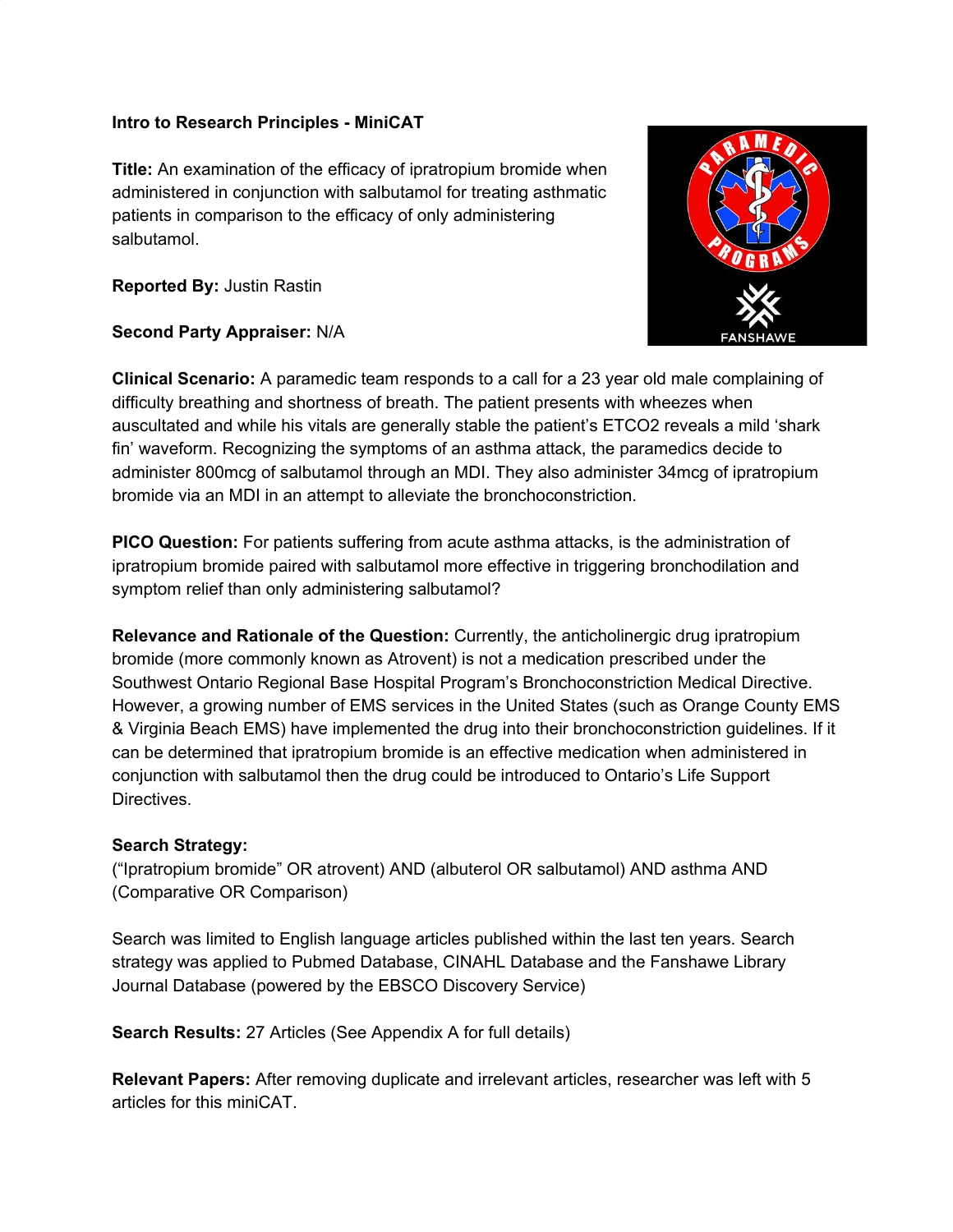**Please Note:** For the sake of clarity and to minimize reader confusion, all references to 'albuterol' have been changed to 'salbutamol'.

| Author,<br><b>Date</b>      | Design / LOE                                                                                                                                                                                                                                                                                                                                                                                                                                                                              | Population                                                                                                                                                                                                                                                                                                                                                                                                                                                                                                                                                                                                                                                            | <b>Outcomes</b><br>Measured                                                                                                                                                                                                                 | <b>Results</b>                                                                                                                                                                                                                                                                                                                                                                                                                                                                                                                                                                                                    | <b>Strengths &amp; Weaknesses</b>                                                                                                                                                                                                                                                                                                                                                                                                                                                                                                                                                                                                                                                                                                   |
|-----------------------------|-------------------------------------------------------------------------------------------------------------------------------------------------------------------------------------------------------------------------------------------------------------------------------------------------------------------------------------------------------------------------------------------------------------------------------------------------------------------------------------------|-----------------------------------------------------------------------------------------------------------------------------------------------------------------------------------------------------------------------------------------------------------------------------------------------------------------------------------------------------------------------------------------------------------------------------------------------------------------------------------------------------------------------------------------------------------------------------------------------------------------------------------------------------------------------|---------------------------------------------------------------------------------------------------------------------------------------------------------------------------------------------------------------------------------------------|-------------------------------------------------------------------------------------------------------------------------------------------------------------------------------------------------------------------------------------------------------------------------------------------------------------------------------------------------------------------------------------------------------------------------------------------------------------------------------------------------------------------------------------------------------------------------------------------------------------------|-------------------------------------------------------------------------------------------------------------------------------------------------------------------------------------------------------------------------------------------------------------------------------------------------------------------------------------------------------------------------------------------------------------------------------------------------------------------------------------------------------------------------------------------------------------------------------------------------------------------------------------------------------------------------------------------------------------------------------------|
| Gelb et<br>al., 2008<br>(2) | Outpatient,<br>randomized,<br>double-blind,<br>single dose<br>crossover study<br>comparing<br>salbutamol plus<br>ipratropium<br>bromide with<br>salbutamol alone.<br>Spirometry was<br>performed on<br>study participants<br>to monitor<br>improvements in<br>forced expiratory<br>volume.<br>Spirometry was<br>performed five<br>minutes before<br>and half an hour<br>after treatment.<br>Testing was<br>conducted at 23<br>separate sites.<br>LOE: I<br>(Randomized<br>Control Trial). | 106 adults with<br>moderate to severe<br>asthma who had<br>undergone<br>corticosteroids<br>treatment for at<br>least a year before<br>experiment began.<br>Participants were<br>all currently using<br>salbutamol. All<br>participants were<br>currently<br>non-smokers with a<br>history of intensive<br>smoking.<br>Individuals were<br>excluded for<br>several serious<br>conditions, such as<br>recent intubation or<br>myocardial<br>infarctions. Patients<br>had a mean age of<br>51.2, were mostly<br>overweight and<br>predominantly<br>female. 39.8% of<br>participants were<br>African American,<br>2.7% were Asian<br>and the remainder<br>were Caucasian. | Average<br>improvement<br>in forced<br>expiratory<br>volume<br>measured for<br>one second<br>(FEV1).<br>Peak forced<br>expiratory<br>volume<br>response.<br>All outcomes<br>measured<br>three times.<br>Highest<br>measurement<br>selected. | Study found the<br>combination of<br>ipratropium<br>bromide plus<br>salbutamol to be<br>more effective<br>than salbutamol<br>alone. Patients<br>given both<br>medications had<br>an FEV1 that<br>was 72ml<br>greater $(p =$<br>$0.0003$ ) and<br>mean peak<br>FEV1 was 55ml<br>greater than<br>control $(p =$<br>0.0097). The<br>mean forced<br>vital capacity<br>response was<br>42ml greater $(p)$<br>$= 0.1521$ ) and<br>mean peak FVC<br>response was<br>15ml greater<br>than control<br>$(p=0.6544)$ . In<br>addition, the<br>study found that<br>that the<br>therapeutic<br>response of<br>participants who | <b>Strengths</b><br>Measuring FEV1 and<br>Peak FEV is an excellent<br>way to quantitatively<br>measure how effective<br>the medications were.<br>Researchers maintained<br>detailed statistics on<br>population characteristics<br>and pulmonary<br>medication use to allow<br>for subtype grouping.<br>Weaknesses<br>Excluded individuals who<br>were too unhealthy. This<br>makes the study less<br>useful to paramedics in<br>the field who don't have<br>the privilege of only<br>dealing with generally<br>healthy patients.<br>Study was funded by<br>Boehringer Ingelheim<br>Pharmaceuticals. This<br>company produces<br>several pharmaceuticals<br>which utilize ipratropium<br>bromide such as<br>Combivent and Berodual. |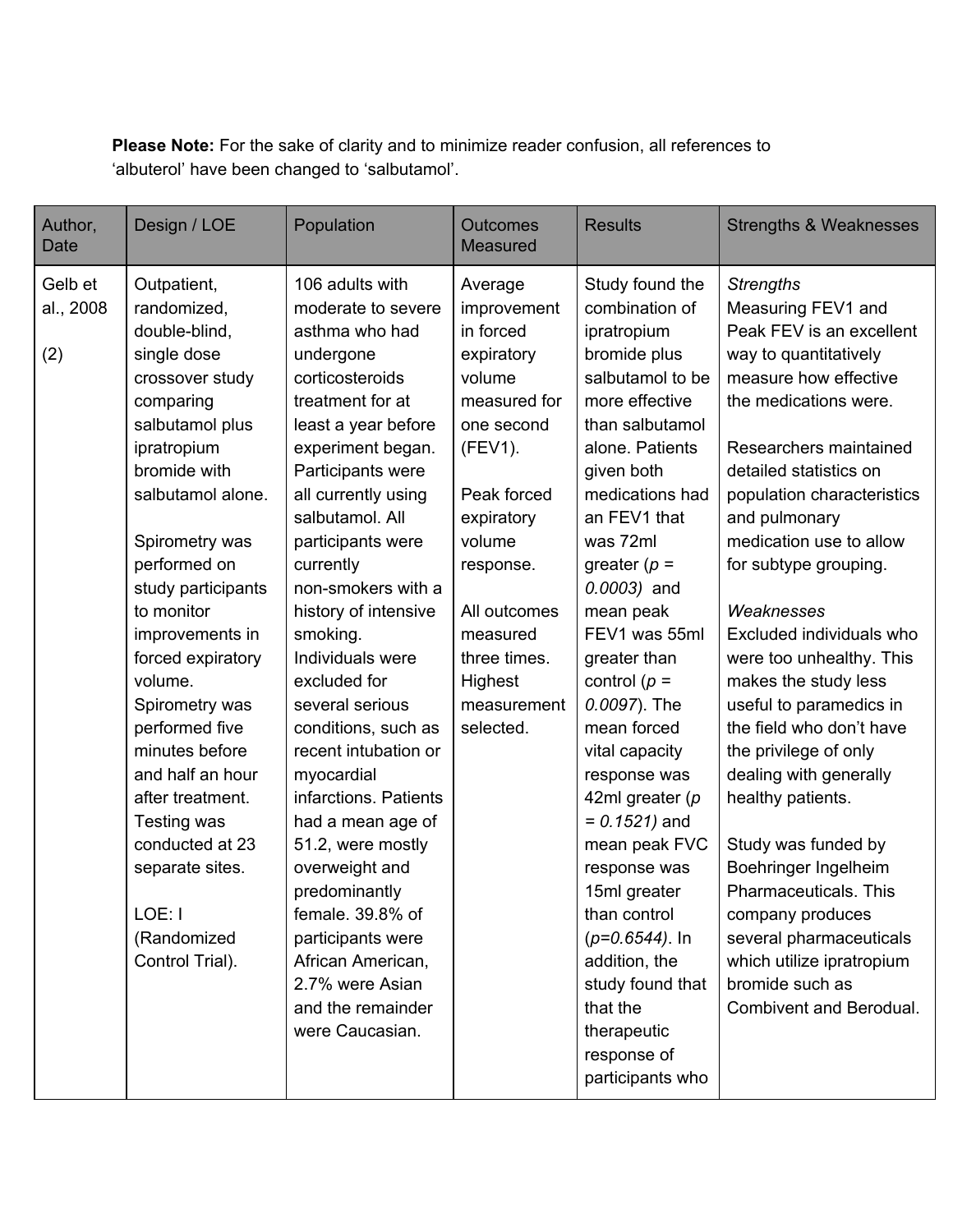|                                           |                                                                                                                                                                                                                                                                                                                                                                                                                                                              |                                                                                                                                                                                                                                                                                                                                                                                                                                     |                                                                                                                                                                                                                                                                                                                 | received<br>ipratropium<br>bromide plus<br>salbutamol<br>lasted twice as<br>long as those<br>who received<br>just salbutamol<br>(average of<br>245min as<br>opposed to<br>average of<br>106min for<br>control)                                                                                                                                                                                                                           |                                                                                                                                                                                                                                                                                                                                                                                                                                                                                                                                            |
|-------------------------------------------|--------------------------------------------------------------------------------------------------------------------------------------------------------------------------------------------------------------------------------------------------------------------------------------------------------------------------------------------------------------------------------------------------------------------------------------------------------------|-------------------------------------------------------------------------------------------------------------------------------------------------------------------------------------------------------------------------------------------------------------------------------------------------------------------------------------------------------------------------------------------------------------------------------------|-----------------------------------------------------------------------------------------------------------------------------------------------------------------------------------------------------------------------------------------------------------------------------------------------------------------|------------------------------------------------------------------------------------------------------------------------------------------------------------------------------------------------------------------------------------------------------------------------------------------------------------------------------------------------------------------------------------------------------------------------------------------|--------------------------------------------------------------------------------------------------------------------------------------------------------------------------------------------------------------------------------------------------------------------------------------------------------------------------------------------------------------------------------------------------------------------------------------------------------------------------------------------------------------------------------------------|
| Kartininin<br>gsih et<br>al., 2016<br>(3) | Randomized<br>single blind<br>controlled trial.<br>Participants were<br>randomized into<br>two evenly sized<br>groups. Group 1<br>received nebulized<br>salbutamol. Group<br>2 received<br>nebulized<br>salbutamol and<br>ipratropium<br>bromide.<br>Participants were<br>assessed for two<br>hours following<br>medication and<br>researchers<br>monitored oxygen<br>saturation and<br>clinical asthma<br>score.<br>LOE:<br>1(Randomized<br>Control Trial). | 52 children aged<br>2-6 with acute<br>asthma that had<br>clinical scores<br>between 5-10<br>(moderate asthma<br>exacerbation).<br>Children with mild<br>or severe<br>exacerbation were<br>excluded from the<br>study. Population<br>was 60% male and<br>one quarter of<br>participants were<br>identified as<br>malnourished.<br>Population drawn<br>from pediatric<br>emergency<br>department of<br>Soetomo Hospital,<br>Surabaya. | Mean<br>decrease in<br>clinical<br>asthma score<br>during two<br>hour<br>observation<br>period was<br>principal<br>outcome<br>measured.<br>Oxygen<br>saturation<br>percentage,<br>number of<br>nebulizations<br>required, side<br>effects and<br>rates of<br>admission to<br>hospital were<br>also<br>measured. | Study found that<br>ipratropium<br>bromide plus<br>salbutamol is<br>more effective<br>than salbutamol<br>alone.<br>Participants who<br>received<br>ipratropium<br>bromide plus<br>salbutamol had<br>higher oxygen<br>saturation and<br>lower clinical<br>scores during<br>the two hour<br>observation<br>period $(p<0.05)$<br>In addition,<br>researchers<br>found that<br>participants who<br>received<br>ipratropium<br>bromide in the | Strength<br>Considered and<br>measured ipratropium<br>bromide side effects.<br>Maintained statistics on<br>relevant population<br>medical history, including<br>less common<br>considerations such as<br>malnourishment.<br>Using pediatric patients in<br>the emergency<br>department allowed for<br>researchers to see how<br>the drug functioned when<br>applied to real medicine<br>as opposed to trials in a<br>clinic.<br>Weaknesses<br>Article was originally<br>published in 2006. Was<br>only re-published in<br>English in 2016. |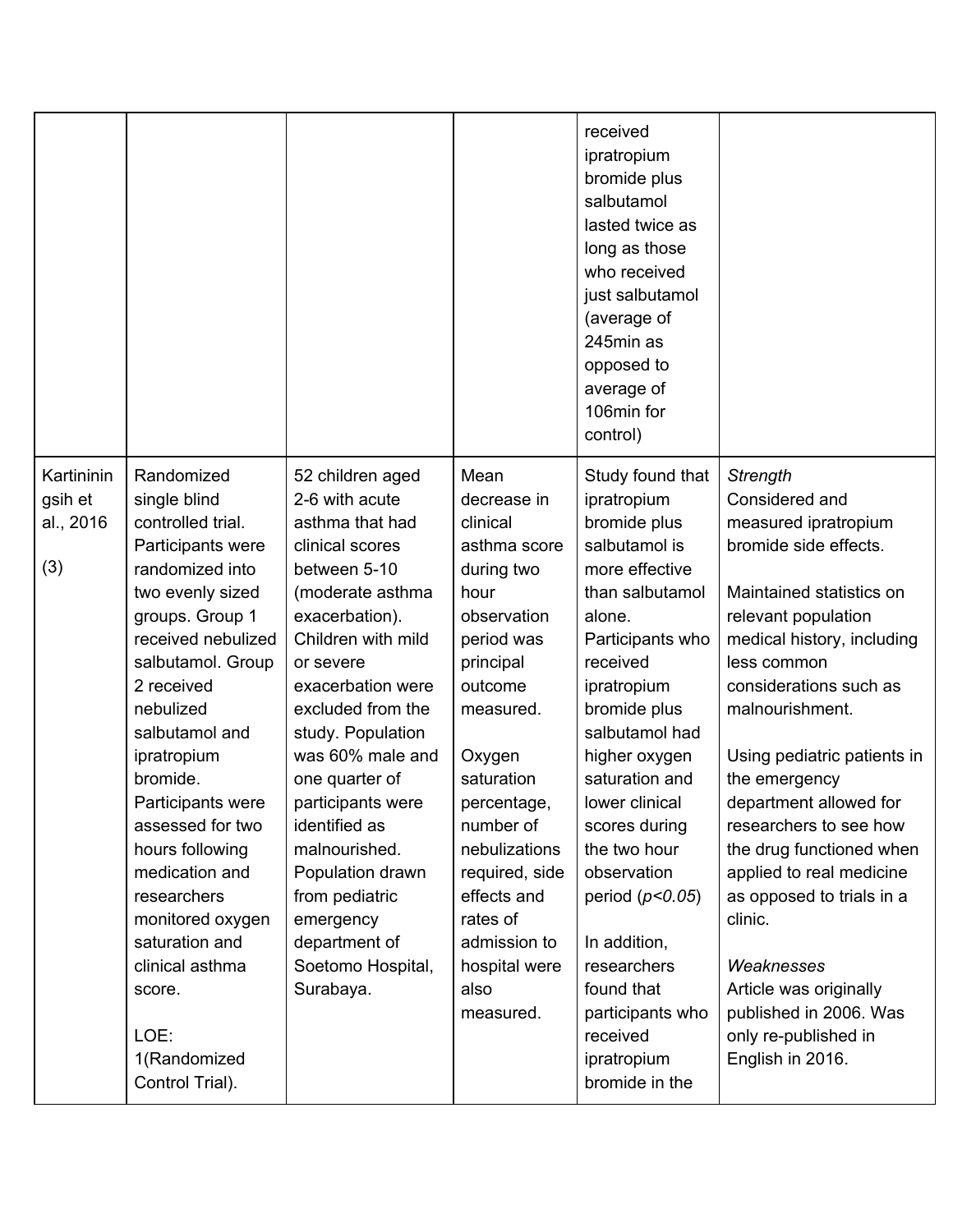|                                   |                                                                                                                                                                                                                                                                                                                                                                        |                                                                                                                                                                                                                                                                                                                                                                                                          |                                                                                                                                                                                                                                                                    | emergency<br>department had<br>a much lower<br>rate of<br>hospitalization<br>than those who<br>only received<br>salbutamol but<br>this result was<br>not considered<br>significant<br>(p > 0.05)                                                                                                                                     | Test involved only 52<br>participants who were<br>each only assessed once.<br>Only assessed patients<br>with moderate<br>exacerbation, neglecting<br>patients who scored<br>higher than 10 on the<br>Clinical Asthma Scale.<br>Did not make use of<br>spirometry tests to<br>measure effectiveness of<br>treatment.                                                                            |
|-----------------------------------|------------------------------------------------------------------------------------------------------------------------------------------------------------------------------------------------------------------------------------------------------------------------------------------------------------------------------------------------------------------------|----------------------------------------------------------------------------------------------------------------------------------------------------------------------------------------------------------------------------------------------------------------------------------------------------------------------------------------------------------------------------------------------------------|--------------------------------------------------------------------------------------------------------------------------------------------------------------------------------------------------------------------------------------------------------------------|--------------------------------------------------------------------------------------------------------------------------------------------------------------------------------------------------------------------------------------------------------------------------------------------------------------------------------------|------------------------------------------------------------------------------------------------------------------------------------------------------------------------------------------------------------------------------------------------------------------------------------------------------------------------------------------------------------------------------------------------|
| Donohue<br>et al.,<br>2016<br>(1) | Randomized,<br>double-blind,<br>two-way crossover<br>study. Patients<br>were randomly<br>assigned to two<br>equal size groups.<br>Group 1 received<br>a dual ipratropium<br>bromide /<br>salbutamol<br>medication while<br>group 2 received<br>only salbutamol.<br>Patients were in<br>charge of<br>recording peak<br>expiratory flow<br>twice a day.<br>Patients also | 226 adult<br>participants with<br>physician<br>diagnosed asthma<br>for at least a year.<br>All participants had<br>a reduced FEV1 at<br>the start of the trial.<br>Patients with a<br>history of COPD or<br>other "significant"<br>diseases were<br>excluded from<br>study. 57% of<br>participants were<br>female and the<br>mean population<br>age was 47 years<br>old. 27% of the<br>participants were | The key<br>measurement<br>of the study<br>was FEV1<br>and peak<br>FEV.<br>The study<br>also included<br>asthma<br>quality of life<br>questionnaire<br>s, number of<br>puffs taken<br>daily, forced<br>vital capacity,<br>peak<br>expiratory<br>flow, night<br>time | Greater<br>bronchodilation<br>was found in the<br>participants who<br>received the<br>duel ipratropium<br>bromide /<br>salbutamol<br>medication.<br>Dual medicated<br>patients had a<br>FEV1 response<br>of 252ml versus<br>167ml for<br>control<br>$(p<0.00001)$ and<br>a peak FEV1<br>response of<br>434ml versus<br>control 357ml | <b>Strengths</b><br>Use of eDaries allowed<br>participants to actively<br>contribute to study and<br>record findings daily.<br>Relatively long term study<br>that looked at large<br>population.<br>Made use of spirometry to<br>quantitatively track<br>measurements.<br>Weaknesses<br>Some data relied entirely<br>on participants self<br>reporting without a way<br>for the researchers to |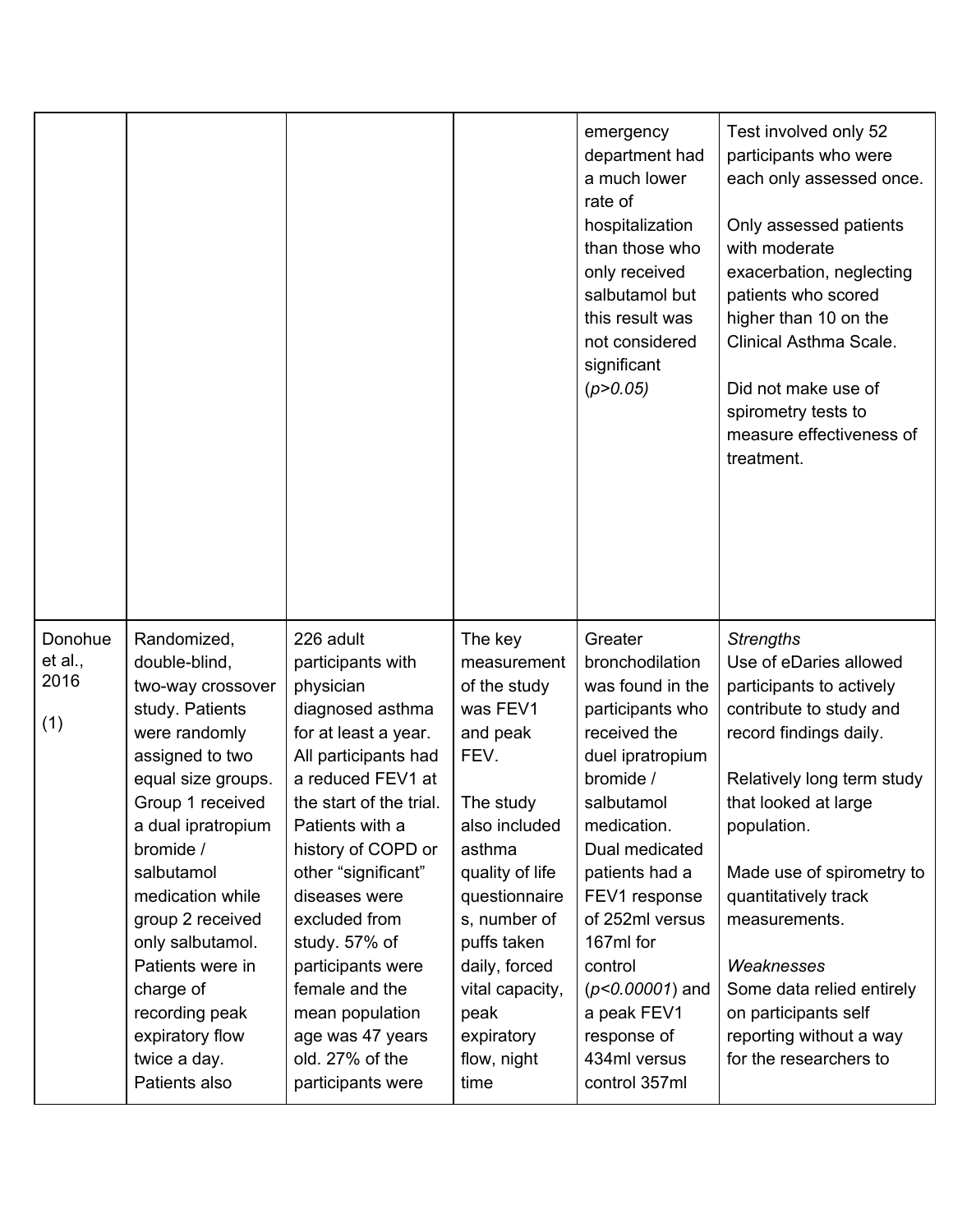|                                   | received<br>spirometry testing<br>in clinic.<br><b>LOE: 1</b><br>(Randomized<br>Control Trial).                                                                                                                                                                                                                                                                               | former smokers<br>while the remainder<br>had no history of<br>smoking.<br>Population was<br>primarily Caucasian<br>though 23% of<br>participants were<br>People of Colour.                                                         | awakenings<br>due to<br>asthma<br>symptoms<br>and several<br>other<br>measurement<br>S.                                                                                                                                           | for control<br>$(p=0.00001)$ .<br>The duration of<br>the<br>bronchodilation<br>was found to be<br>twice as long in<br>these patients.<br>In addition, the<br>participants also<br>had a higher<br>FEV1 response<br>relative to their<br>peers who only<br>received<br>salbutamol. No<br>significant<br>variation was<br>found among<br>the various<br>subgroups<br>accounted for in<br>the study. | independently verify their<br>eDiaries.<br><b>Excluded overly</b><br>unhealthy individuals with<br>"significant" diseases.<br>Many of the researchers<br>had financial ties to<br>Boehringer Ingelheim<br>Pharmaceuticals, as well<br>as a number of other<br>pharmaceutical<br>companies.                                                                                                                          |
|-----------------------------------|-------------------------------------------------------------------------------------------------------------------------------------------------------------------------------------------------------------------------------------------------------------------------------------------------------------------------------------------------------------------------------|------------------------------------------------------------------------------------------------------------------------------------------------------------------------------------------------------------------------------------|-----------------------------------------------------------------------------------------------------------------------------------------------------------------------------------------------------------------------------------|---------------------------------------------------------------------------------------------------------------------------------------------------------------------------------------------------------------------------------------------------------------------------------------------------------------------------------------------------------------------------------------------------|---------------------------------------------------------------------------------------------------------------------------------------------------------------------------------------------------------------------------------------------------------------------------------------------------------------------------------------------------------------------------------------------------------------------|
| Leemans<br>et al.,<br>2010<br>(4) | Randomised,<br>controlled,<br>single-dose,<br>four-way crossover<br>animal trial.<br>Participants were<br>exposed to an<br>allergen and then<br>treated with either<br>salbutamol,<br>ipratropium bromide,<br>salbutamol and<br>ipratropium bromide<br>or received no<br>medication. Over the<br>course of the study,<br>each participant<br>received all four<br>treatments. | 5 feline participants<br>between 11 and 29<br>months of age with<br>no history of<br>respiratory tract<br>infection in the last<br>6 weeks. Each<br>participant<br>demonstrated at<br>least two<br>phenotypes of<br>feline asthma. | The primary<br>outcome<br>measured<br>was based on<br>Penh.It can<br>be generally<br>summarized<br>that a higher<br>Penh value<br>was<br>associated<br>with poor<br>breathing by<br>the<br>participant.<br>Additional<br>Recorded | Study found that<br>participants who<br>received any of<br>the three<br>medication<br>options<br>experienced a<br>similar drop in<br>Penh values<br>$(p=0.00001)$ .<br>There appeared<br>to be no<br>clinically<br>significant<br>difference<br>between the<br>ipratropium<br>bromide plus                                                                                                        | <b>Strengths</b><br>Study made use of a fairly<br>ingenious design to<br>measure bronchodilation<br>in feline patients.<br>Study made great use of<br>a control group with the<br>fourth placebo saline trial.<br>Weaknesses<br>Participants of study were<br>cats with 'feline asthma'.<br>As such, the study's<br>findings likely have<br>reduced relevance to the<br>practice of paramedicine<br>though they are |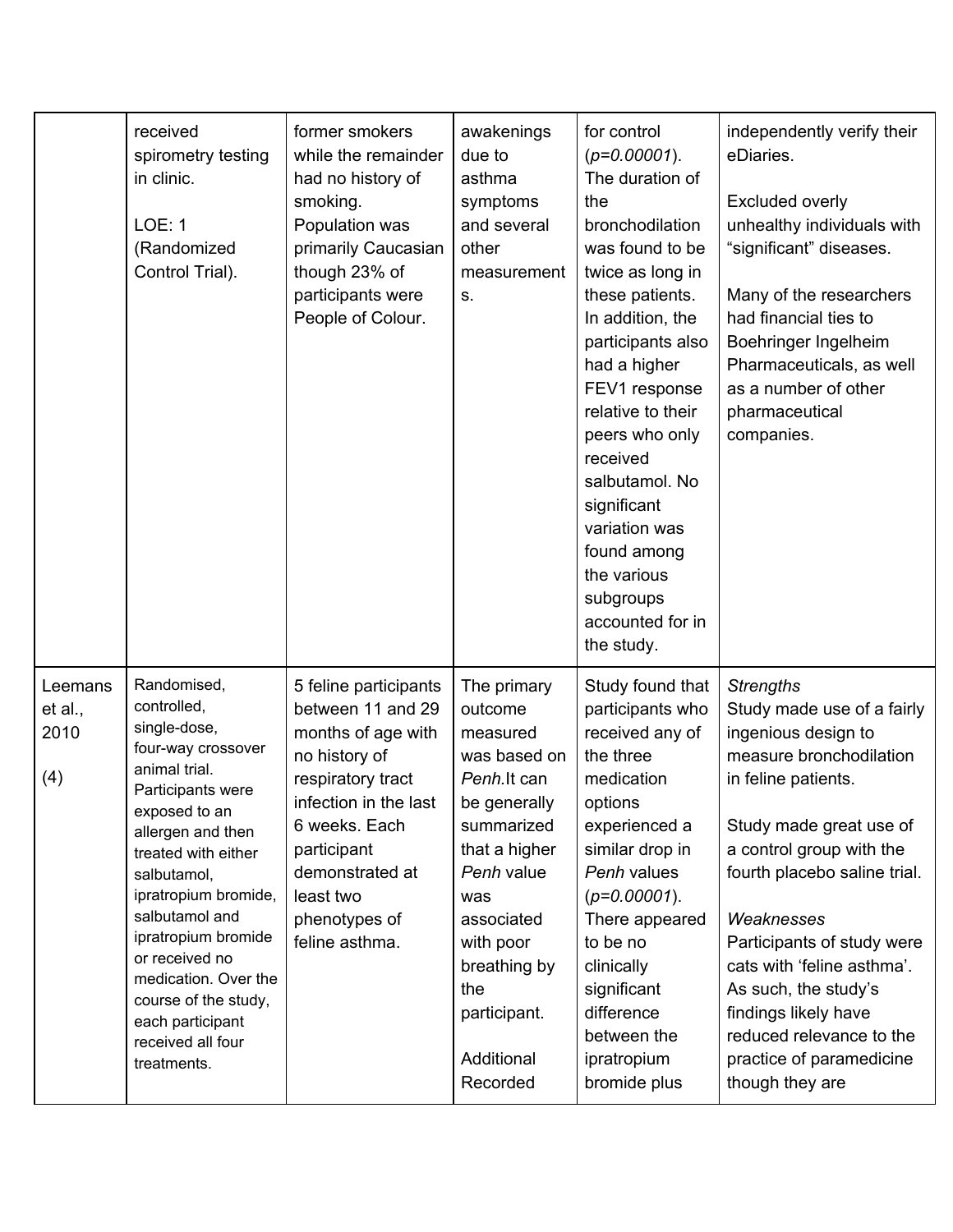|                                 | Researchers took<br>recordings of<br>baseline of<br>respiratory variables<br>both at rest, after<br>exposure to saline<br>nebulization and<br>after exposure to<br>allergen. After the<br>participants received<br>either a medication<br>or a placebo, their<br>respiratory variables<br>were checked seven<br>times within two<br>hours.<br>LOE: 1<br>(Randomized<br>Control Trial). |                                                                                                                                                                                                                                                                                                                                                       | variables<br>included<br>respiratory<br>frequency,<br>inspiratory<br>and<br>expiratory<br>times,<br>estimated<br>tidal volume<br>and<br>estimated<br>minute<br>volume.<br>Several other<br>variables<br>were<br>monitored.                | salbutamol trial<br>in comparison to<br>the salbutamol<br>trial. However,<br>medications did<br>reduce Penh<br>values relative<br>to the control<br>placebo trial<br>$(p=0.00001)$ .                                                                                                                | assumedly of great<br>interest to veterinarians.<br>However, there are<br>enough similarities<br>between human and<br>feline asthma that the<br>lessons drawn from these<br>animal trials are still at<br>least somewhat clinically<br>relevant.<br>Study only involved 5<br>participants which is a<br>very small sample size.<br>Did not make use of<br>spirometry or oxygen<br>saturation measurement.<br>However, these options<br>may have been<br>impossible or impractical<br>given participant<br>demographics. |
|---------------------------------|----------------------------------------------------------------------------------------------------------------------------------------------------------------------------------------------------------------------------------------------------------------------------------------------------------------------------------------------------------------------------------------|-------------------------------------------------------------------------------------------------------------------------------------------------------------------------------------------------------------------------------------------------------------------------------------------------------------------------------------------------------|-------------------------------------------------------------------------------------------------------------------------------------------------------------------------------------------------------------------------------------------|-----------------------------------------------------------------------------------------------------------------------------------------------------------------------------------------------------------------------------------------------------------------------------------------------------|-------------------------------------------------------------------------------------------------------------------------------------------------------------------------------------------------------------------------------------------------------------------------------------------------------------------------------------------------------------------------------------------------------------------------------------------------------------------------------------------------------------------------|
| Memon<br>et al.,<br>2016<br>(5) | Randomized<br>controlled trial in<br>which participants<br>were split into two<br>equal groups.<br>Group A received<br>3 doses of<br>nebulized<br>salbutamol while<br>Group B received<br>ipratropium<br>bromide in<br>addition to 3<br>doses of nebulized<br>salbutamol.<br>Measurements<br>were taken fifteen<br>minutes after the                                                   | 200 children 2-14<br>years old who<br>visited an<br>emergency room<br>due to acute severe<br>asthma. Mean<br>population age was<br>9.2 and 56% of<br>participants were<br>male. Using the<br>modified Bentur<br>Clinical Score, 60%<br>of participants were<br>rated as having<br>moderate asthma<br>before receiving<br>medication while<br>39% were | The primary<br>outcome<br>measured in<br>this study<br>was the<br>participant's<br>modified<br><b>Bentur</b><br><b>Clinical Score</b><br>which<br>determines<br>the severity of<br>an asthma<br>attack.<br>Other<br>measured<br>variables | 93% of the<br>participants who<br>received<br>ipratropium<br>bromide in<br>addition to<br>salbutamol<br>experienced a<br>reduction in<br>their clinical<br>asthma scores.<br>In comparison,<br>only 84% of the<br>participants who<br>received just<br>salbutamol<br>experienced a<br>drop in their | <b>Strengths</b><br>This study chose to<br>include participants who<br>were suffering from a<br>severe asthma<br>exacerbation in addition<br>to moderate<br>exacerbations. About two<br>fifths of the participants in<br>the study presented with<br>a severe asthma<br>exacerbation and this is a<br>subgroup that should not<br>be ignored when<br>considered the efficacy of<br>bronchodilator<br>medication.                                                                                                        |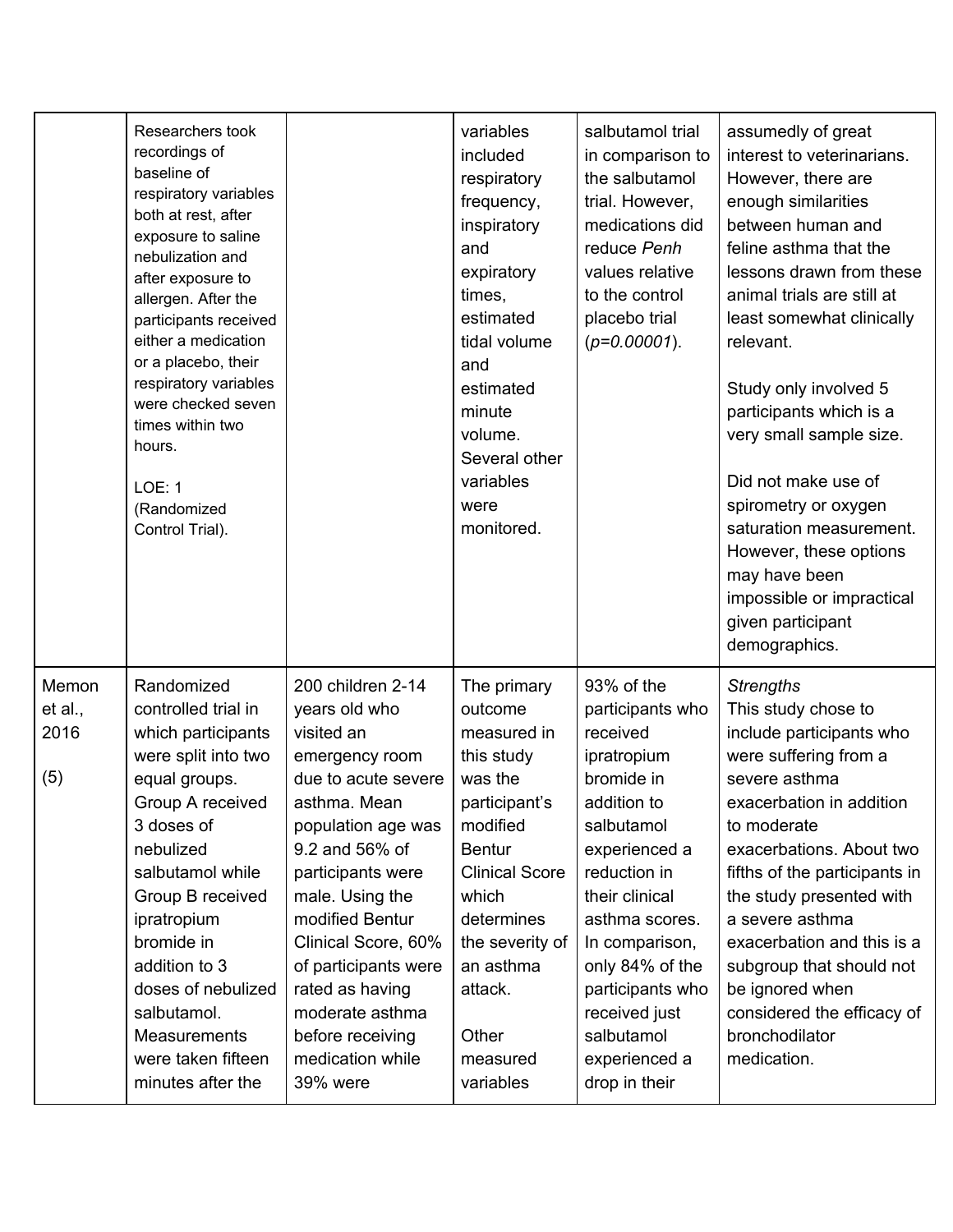| third dose of   | classified as having | included       | clinical asthma   | Made use of a reasonably    |
|-----------------|----------------------|----------------|-------------------|-----------------------------|
| salbutamol.     | severe asthma        | heart rate and | scores.           | large sample size.          |
|                 | exacerbation         | respiratory    | However, the      |                             |
| <b>LOE: 1</b>   | before receiving     | rate.          | researchers       |                             |
| (Randomized     | medication.          |                | believed that     | Weaknesses                  |
| Control Trial). |                      |                | there was not     | Researchers failed to       |
|                 |                      |                | sufficient        | conduct a spirometry test   |
|                 |                      |                | statistical power | on participants, both       |
|                 |                      |                | to give these     | before and after            |
|                 |                      |                | findings clinical | administering medication.   |
|                 |                      |                | significance      | The researchers also        |
|                 |                      |                | (p > 0.05)        | failed to monitor           |
|                 |                      |                |                   | oxygenation saturation      |
|                 |                      |                |                   | during their observation of |
|                 |                      |                |                   | the patient. While the      |
|                 |                      |                |                   | Bentur Clinical Scale is a  |
|                 |                      |                |                   | useful tool to measure      |
|                 |                      |                |                   | asthma exacerbation, it     |
|                 |                      |                |                   | should should not be the    |
|                 |                      |                |                   | only tool used for clinical |
|                 |                      |                |                   | studies.                    |

# **Comments**

- There appears to be a significant gap in the literature regarding the administration of ipratropium bromide in the prehospital environment, either in Canada or abroad.
- Most of the articles reviewed for this miniCAT made sure to include relatively diverse population samples regarding participant ethnicity and sex.
- There was a large body of work regarding the efficacy of ipratropium bromide that was excluded from this miniCAT due to the decision to only review papers published within the last ten years.

# **Impact of Findings to the Paramedic Practice:**

This miniCAT does not provide enough evidence to justify introducing ipratropium bromide into the prehospital environment throughout Ontario. Of the five trials summarized in this paper, 1 was completed on animals, 2 made use of substandard measurements tools and 2 were conducted by researchers who were financially supported by companies who could stand to benefit from the introduction of ipratropium bromide into the prehospital setting. In addition, only 3 of the 5 studies provided evidence that the impact of ipratropium bromide was statistically significant in comparison to just salbutamol.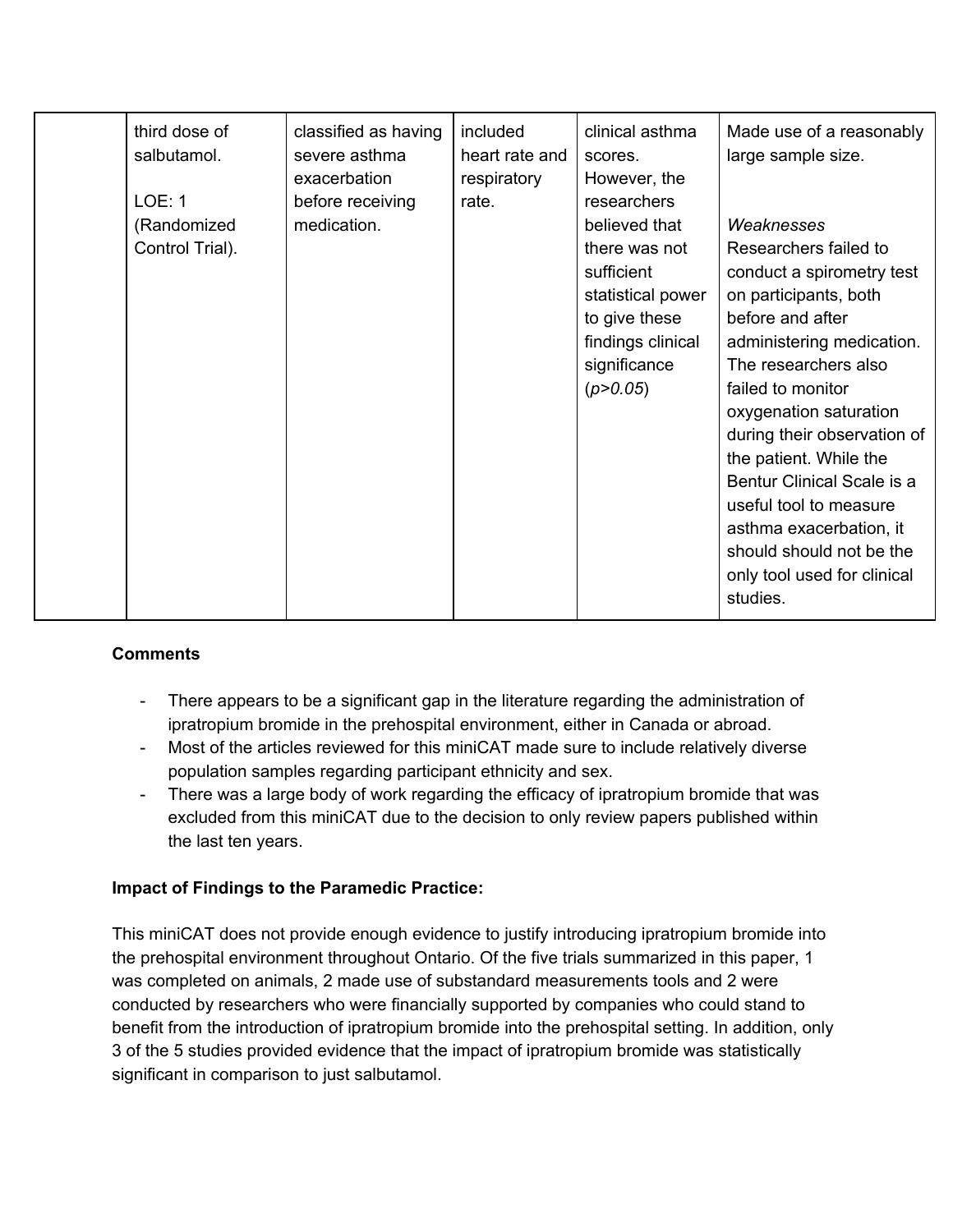However, ipratropium bromide is a drug which merits further examination. While this miniCAT could not uncover evidence that ipratropium bromide administered with salbutamol is unequivocally more effective than salbutamol used singly, enough evidence has been laid out to justify further research into the matter. It should also be noted that anticholinergic medications are frequently used in the hospital environment in Ontario. In addition, the Prehospital Evidence Based Practice Database strongly recommends the use of anticholinergic medications for treating asthmatic patients (6). A countywide trial conducted by a single Paramedic Service could be a fantastic way to test the efficacy of the medication in the prehospital setting in a relatively cost effective manner.

# **Appendix A: Article Source Breakdown**

**CINHAL**: 5 Articles Found with Search Strategy 2 Selected: Donohue et al, 2016. Gleb et al, 2008 was backchained through Donohue et al, 2016.

**Pubmed**: 11 Articles Found with Search Strategy, 0 Duplicates from CINHAL 2 Selected: Memon et al, 2016 Leemans et al, 2009 1 Inaccessible Hossian et al, 2013 (Appeared relevant to miniCAT, but researcher was unable to access full text)

**Fanshawe Library Database**: 12 Articles Found with Search Strategy, 1 Duplicate from CINHAL & Pubmed 1 Selected: Kartininingsih et al., 2016